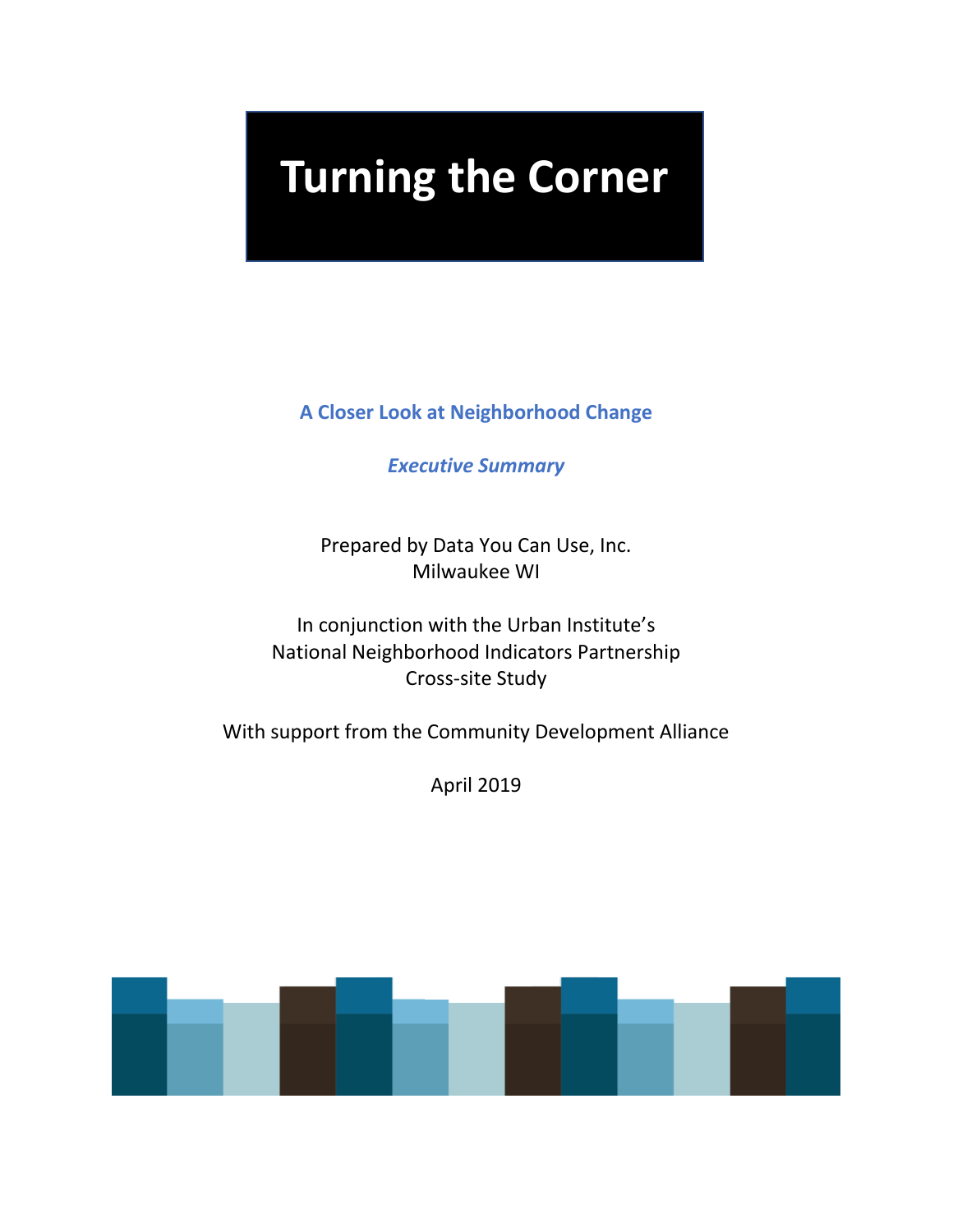# Executive Summary

## Background Purpose and Process of the Study

This study is part of a larger national effort titled, Turning the Corner: Monitoring Neighborhood Change for Action, a project guided by the Urban Institute's National Neighborhood Indicators Partnership (NNIP) and the Funder' Network Federal Reserve-Philanthropy Initiative. Launched in January 2016, the project pilots a research model that monitors neighborhood change, drives informed government action, and supports displacement prevention and inclusive revitalization.

Local teams in Buffalo, Detroit, Milwaukee, Phoenix and the Twin Cities conducted independent research to understand neighborhood change and displacement risk in their communities. The Urban Institute, funded by the Kresge Foundation, will be synthesizing lessons across the five cities. Locally, the research was conducted by Data You Can Use, the Milwaukee partner in the NNIP. It was supported, both financially and in-kind, by the Community Development Alliance, a collaborative effort of the City of Milwaukee Department of City Development, the Greater Milwaukee Foundation, the Greater Milwaukee Committee, LISC-Milwaukee, Northwestern Mutual Foundation and the Zilber Family Foundation.

The work was aimed at elevating the conversation about neighborhood change and gentrification and includes background research on the topic, learnings from other efforts in Milwaukee, shared learnings from the partner cities, interviews with businesses and residents, focus groups with residents and ongoing feedback from partners.

For Full Report, [click here](https://www.datayoucanuse.org/wp-content/uploads/dlm_uploads/2019/04/TTC-Full-Report.pdf)

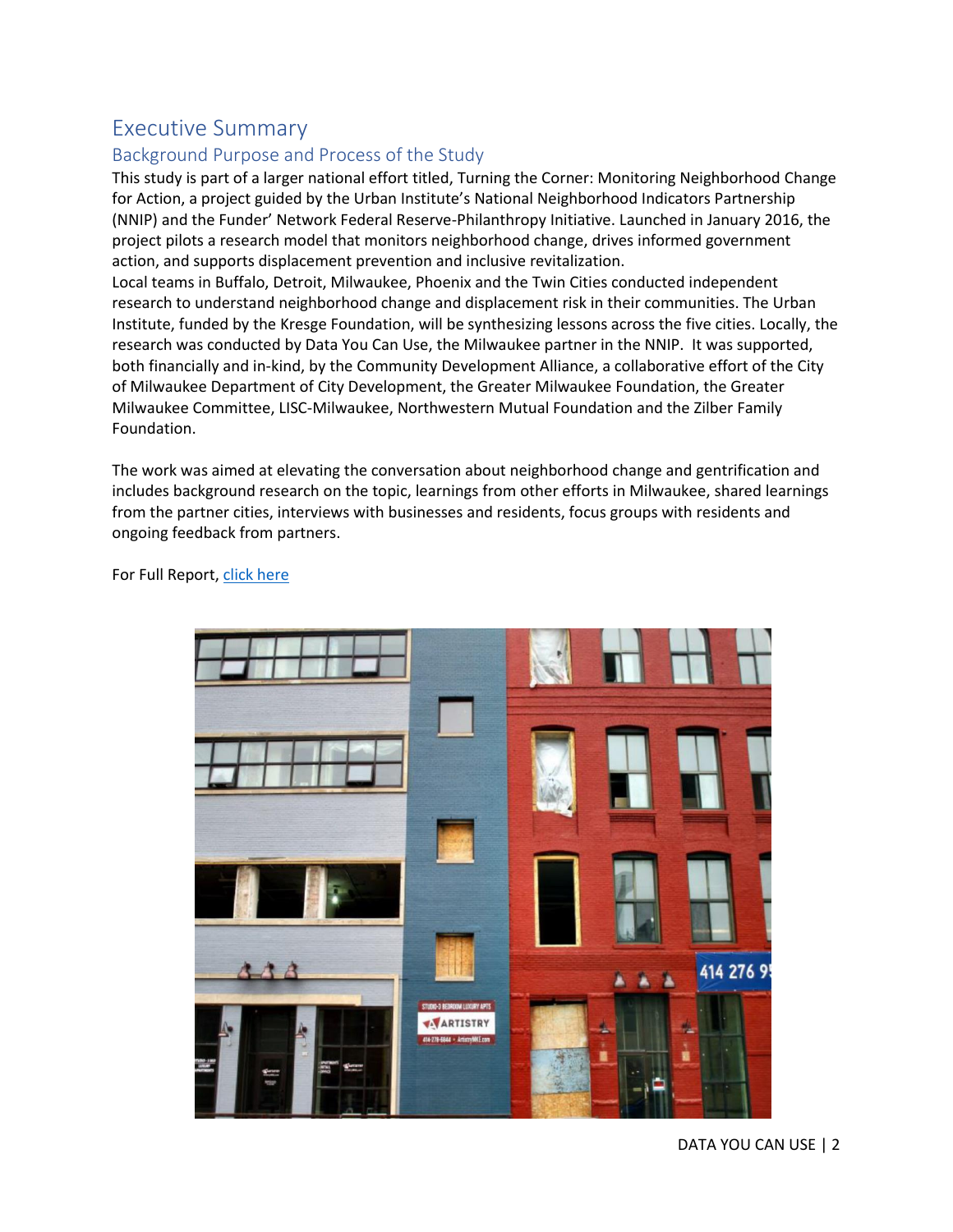## Challenges to Informed Discussion

The conversation around neighborhood change is challenging for a number of reasons. They include the fact that change is constant and a characteristic of cities, the complexity of the concept, the lack of agreement about "appropriate" indicators, the challenge of comparability, accounting for residential mobility and unbundling gentrification from displacement, the reluctance to consider indicators of class, the challenge of recognizing stages of gentrification and understanding that the definition depends on both the timing and perspective of the observer.

The research points out, for example, that:

- Most of what we know about gentrification comes from studies about change in San Francisco and New York—cities that are generally, and empirically, not considered comparable to Milwaukee.
- Seven recent and reputable studies identified key indicators but none of the studies agree on each of the indicators.
- Mobility and migration are generally higher among the same populations that are most at risk for displacement so methods to account for that should be considered in documenting effects of neighborhood change
- Neighborhood change may be hyper-local level. Change is not readily apparent at the City, ZIP, neighborhood or even census tract level. It may be "house by house and block by block."
- Change reflected in data does not always align with the change perceived by residents and business owners.

## Related Milwaukee Efforts

Despite the challenges associated with measuring change, in Milwaukee, efforts to promote equitable development and avoid displacement often associated with gentrification are front and center. This report looks at related local efforts including MKE United, LISC- Milwaukee, the Department of City Development's Transit Oriented Development Study, and A Place in the Neighborhood, Milwaukee's Anti-Displacement Plan.

Further insights into understanding neighborhood change were garnered from a focused look at two Milwaukee neighborhoods associated with the fear of gentrification and displacement: the Brewers Hill neighborhood on the North side of downtown and the Walker's Point neighborhood on the South side of downtown. In both cases, Data You Can Use:

- provided historical context and a description of the neighborhoods
- summarized and presented the quantitative data collected by the
	- o The Department of City Development's Transit Oriented Design study
	- o MKE United in its Downtown study
	- o The City's Anti-Displacement Study
- prepared a neighborhood "data portrait" for each neighborhood summarizing key census data points most often requested by neighborhood organizations
- conducted and summarized individual interviews with long-time residents, investors, policy makers and business-owners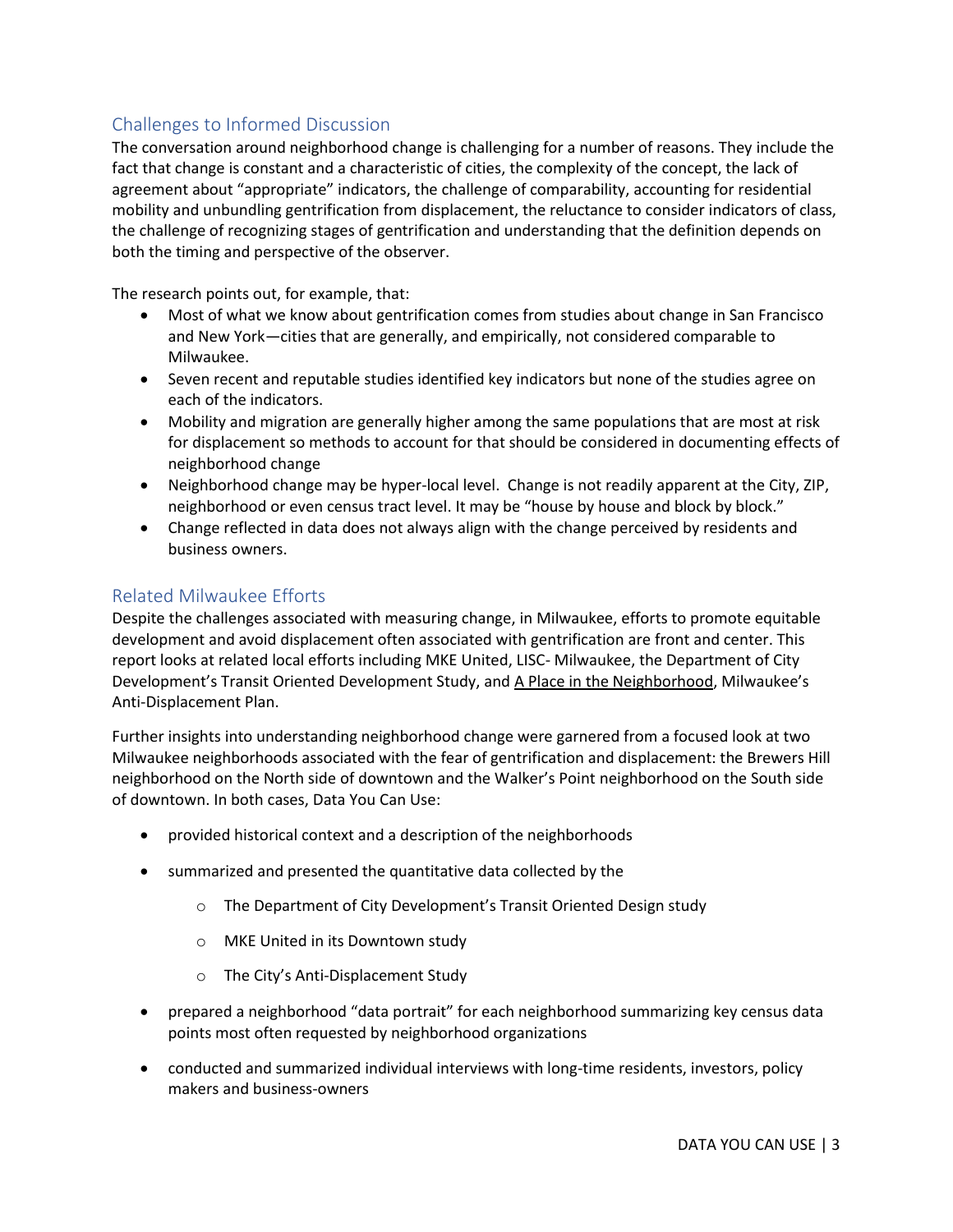- conducted and synthesized focus groups in collaboration with the neighborhood organization in each area
- explored two key indicators of gentrification at the micro (census block) level (change in race and education levels)
- analyzed two key indicators of displacement (changes in housing-burden for renters and homeowners) at the census block level in these neighborhoods

## Changes in Population, Education and Housing Burden

In brief, the analysis confirms that, at the block group level, there is a different kind of neighborhood change occurring in Walker's Point and Brewers Hill compared to the city as a whole, and that these two areas are very different from each other in their stages of change. Between 2000 and 2015, Milwaukee as a whole experienced a decline in the percent of the population that is White (from 50.6% to 46.9%) while the White population in Brewers Hill increased from 29.5% to 61.3%. In Walker's Point, the percent of the population that is White decreased from 60% to 47.2% during this same period. For Brewers Hill, the rate of change was greater between 2000 and 2010 while in Walker's Point the change is more dramatic between 2010 and 2015.

Changes in educational attainment in these two neighborhoods also show patterns very different from the city overall. Between 2000 and 2015, the percent of the population with a bachelor's degree or higher increased slowly across the city from 18.3% to 23.3%. In Brewers Hill, over this same period, the percent grew from 26.7% to 50%, while in Walker's Point it increased from 10.2% to 23.2%.

On the selected indicators of displacement, the neighborhoods again vary from the city and from each other. Overall, the city has seen an increase in the percentage of renters who are housing-burdened: that is, paying over 30% of their household income on rent or a mortgage. For renters across the city, the percent of housing-burdened residents increased from 40.9% in 2000 to 57.2% in 2015. In Walker's Point, the increase was much steeper, going from 34.1% to 67.7%. Brewers Hill, on the other hand, remained relatively flat, going only from 43.7% to 45.4%.

The risk of displacement for homeowners shows a different story. While city-wide the percent of homeowners who are housing-burdened increased from 24.9% in 2000 to 38.9% in 2015, the increase in Brewers Hill was much less, going from 24.7% to 29.5%. Walker's Point, on the other hand saw a decrease in homeowners who were housing-burdened, going from 45.8% to 20.5%.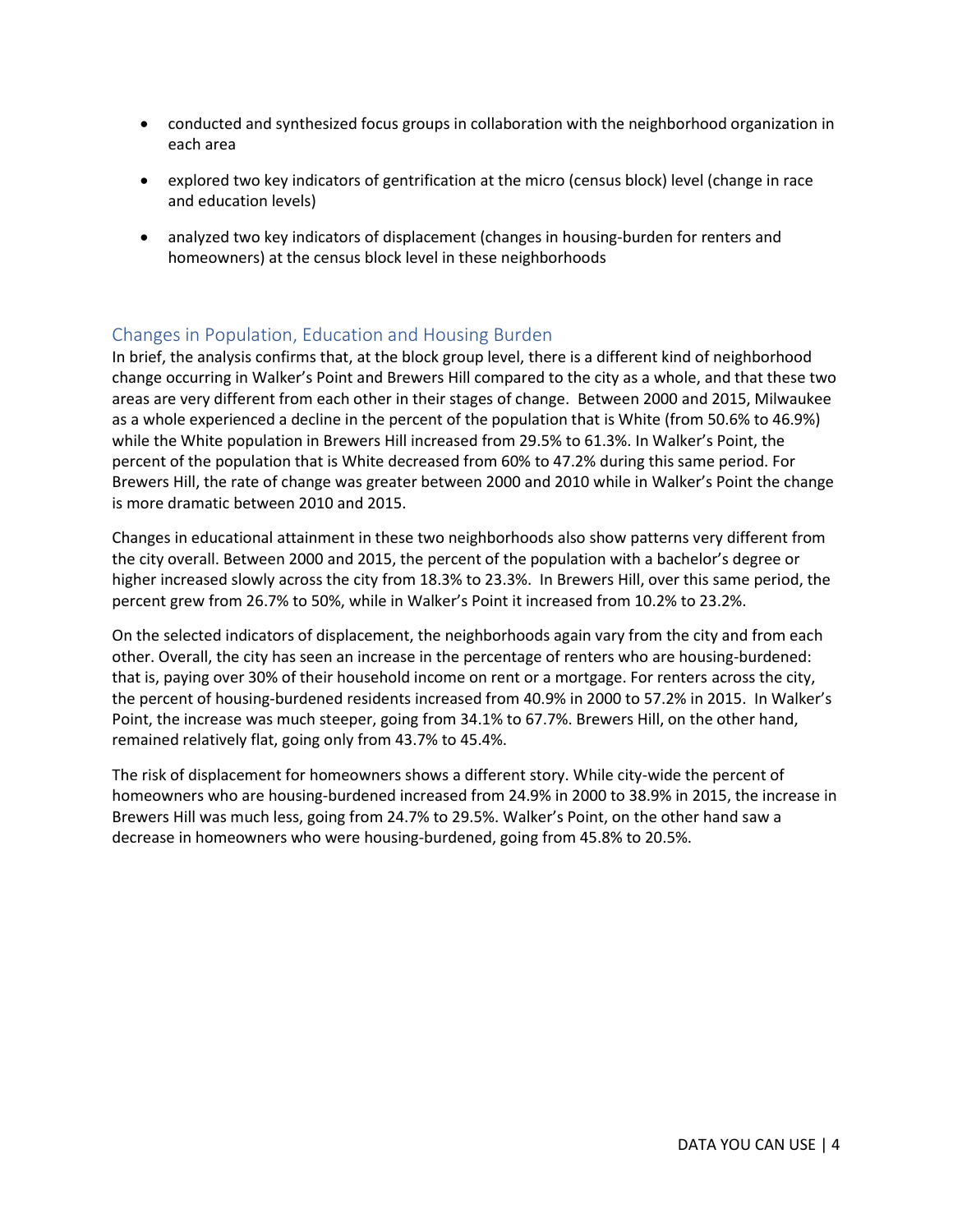

## Looking Ahead

While the selected indicators show reason to follow in looking for evidence or future projections of neighborhood change, the qualitative analysis is likely more significant in pointing out other things that might be included in the discussion of neighborhood change in the future These include:

- A more serious look at additional indicators of class (particularly occupation and wealth)
- A look at the impact of historic legacy
- A more serious consideration of indicators of diversity
- Inclusion of analysis of protective factors that influence the response to and rate of change.

The report points out that:

- Indicators based solely on race oversimplify. While race, income and class and clearly intertwined, treating race as a monolith, ignores the fact that people of color may be part of the gentrification movement and that occupations associated with gentrification may not be indicated by income. Both residents and business owners of Brewers Hill and Walker's Point pointed to examples of middle-class Black and Latino families making housing choices based on housing stock, and proximity to downtown and family members.
- A legacy of racial segregation impacts the rate and type of change that can occur in a neighborhood. As we attempt to understand neighborhood change, we need to incorporate an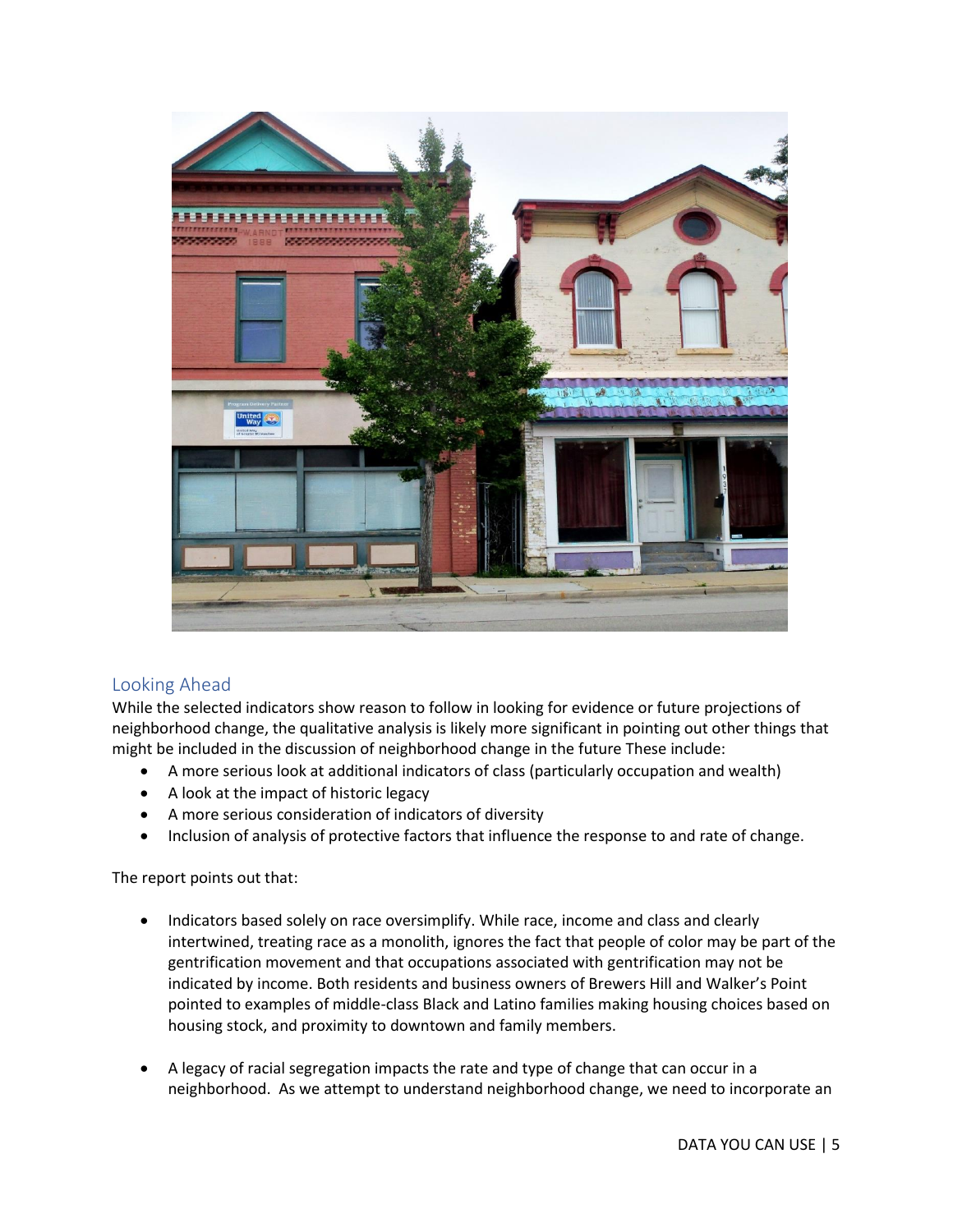understanding of economic necessity, restrictive housing covenants, discriminatory real estate and lending practices and overt racism.

- We need to broaden our conception of diversity to include both the composition and the evenness of the racial and ethnic groups. In a hyper-segregated city, neighborhoods that all Black, or all Latino are no more diverse than neighborhoods that are all white.
- Change itself is often a reason for fear. The "fear of gentrification" when unpacked is often about the fear of change and the lack of involvement in affecting the change. The fear can be due to the failure to involve the right people at the right time. More authentic engagement of the population affected by the change and a focus on protective factors could be beneficial.

# A Focus on Protective Factors:

Through the interviews and focus groups, the research identified several "protective factors" that might mitigate both the fear and reality of displacement. These include:

- informed conversations including shared knowledge and understanding of terms and real and perceived opportunities and threats.
- active neighborhood organizations that provide a forum for goal setting, planning, engagement and debate. Those that include the interests of both business and residents were preferred.
- responsive political representatives who interact with business, residents and organizations and represent the interests of the neighborhood were identified as critical.
- the presence of neighborhood schools where neighbors have the opportunity to come together around the well-being of their children and break down barriers that divide them
- a diversity of housing options providing a balance. The focus should not be on low income housing but the balance.

# Last Words

Perhaps the most insightful comment from hundreds of hours of interviews came from an elderly gentleman who has worked in Walker's Point for nearly 40 years. "The nature of the city," he said, "is to reinvent."

Milwaukee has the opportunity to continue to reinvent. Informed by data and with an understanding of history, the wisdom of those with lived experience, and thoughtful partners, Milwaukee can do so in a way that monitor neighborhood change, drives informed government action and supports the prevention of displacement and the promotion of inclusive revitalization.

# Recommendations

Because this study was intended to stimulate action, below are some final recommendations to help direct future efforts to observe and track neighborhood change.

**WATCH** for change beyond simple migration. Regularly monitor and assess changes in education, racial balance, class, wealth, occupation, and housing burden. Factor in historical legacy.

**GET** the right comparable for drawing comparisons or conclusions about neighborhood change in Milwaukee. Waiting for or responding to changes as they occurred in larger markets may obscure more subtle changes as they occur in a city like Milwaukee.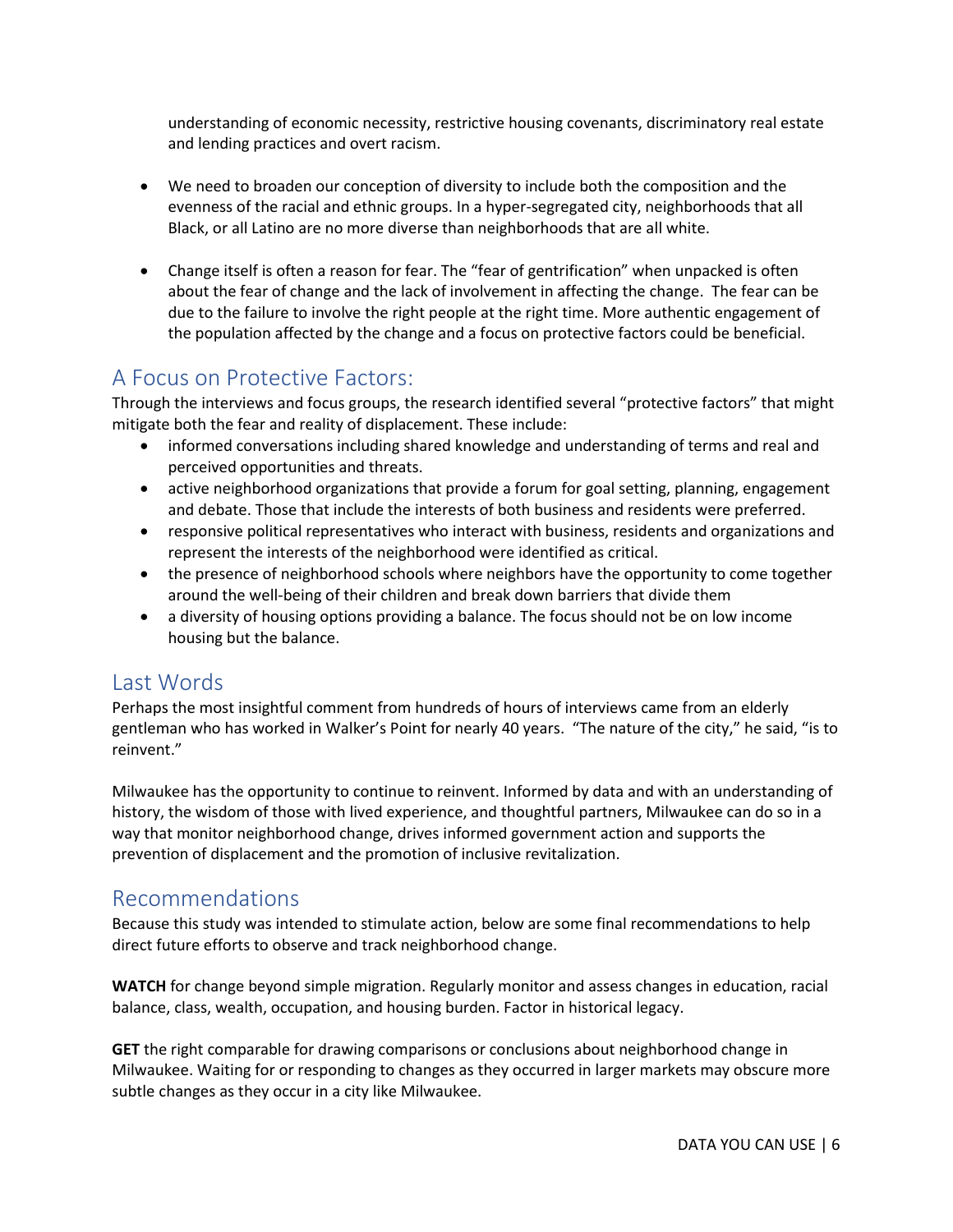**LOOK** at the hyper-local level. Change is likely to be masked at the City, ZIP, and even neighborhood and tract level. It may be most obvious block by block, or even house by house.

**ASK** the experts – the people in the neighborhood. Provide opportunities for authentic engagement and support indigenous organizations as they provide a forum for informed conversation.

**SEPARATE** the concepts of gentrification and displacement and distinguish between types of growth and development.

**VALUE** demographic changes that increase diversity, meaning a mix of people represented across multiple groups. Rather than solutions focused solely on increasing low-income housing include strategies that aim for a mix of housing across the neighborhood.

**ADDRESS** "the fear" of gentrification by elevating the debate and engaging the right people at the right time.

**BUILD** protective factors that prevent displacement. Most commonly, persuasively, and passionately suggested by this report are the need to:

- **Include** deliberate strategies to include the voice and authentic participation of residents in the decision-making process. Honor the wisdom of residents.
- **Increase** attention to the importance of access to quality schools in neighborhood development. In Milwaukee, most children are not attending schools in their neighborhoods and most schools do not attract neighborhood residents. Development strategies that ignore schools risk building neighborhoods without children and neighborhoods without business.
- **Invest** in the capacity of neighborhood organizations that promote indigenous leadership development. Integrating business interests and resident interests under the same organization was recommended.
- **Acknowledge** the role of strong ties to city government and the importance of responsive elected officials in assuring appropriate development.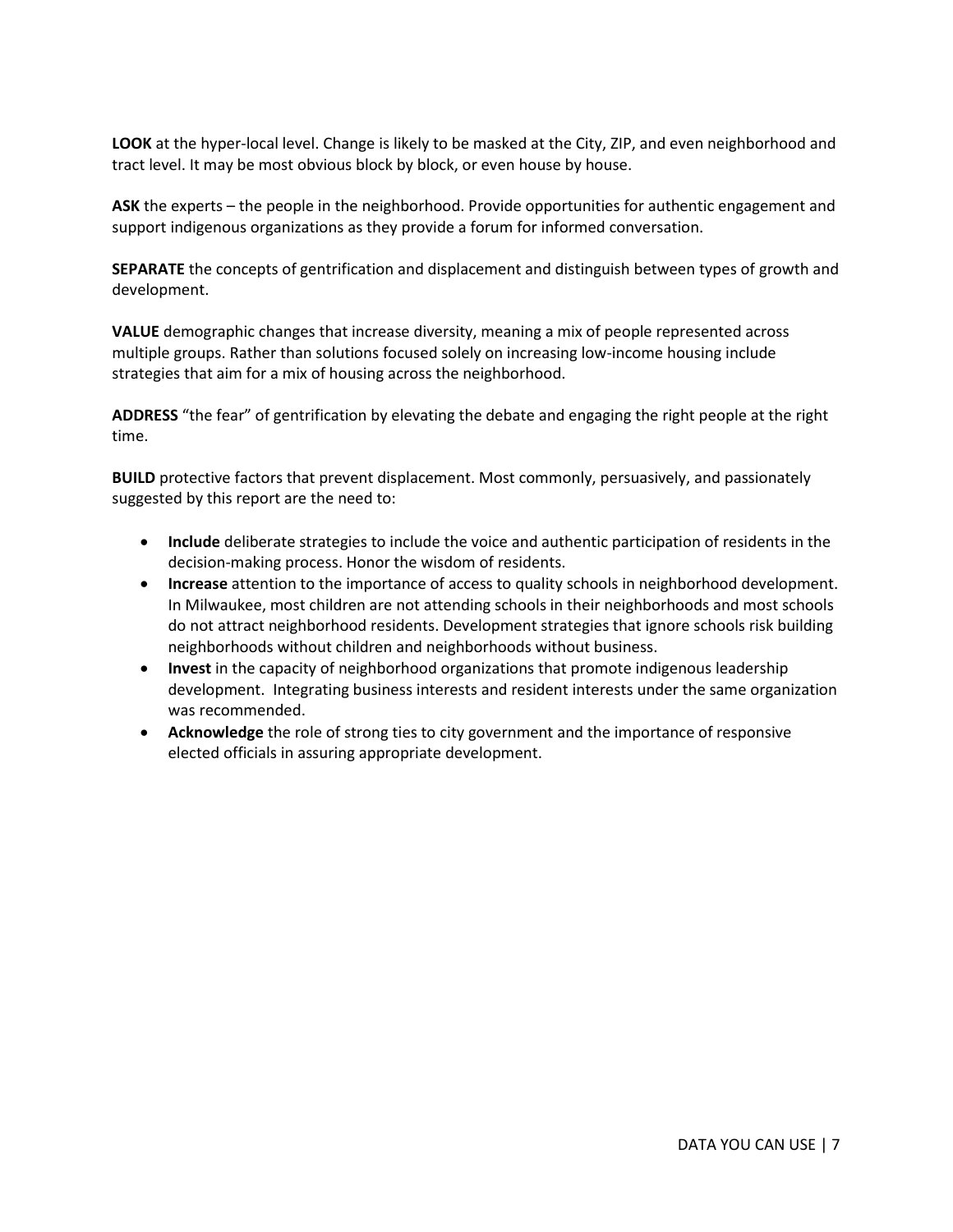# Thank You

#### *For financial and in-kind support*

City of Milwaukee Department of City Development Community Development Alliance Greater Milwaukee Foundation Greater Milwaukee Committee- MKE United LISC Milwaukee Northwestern Mutual Foundation Zilber Family Foundation

### *To participants in interviews and focus group*

Sam Asad, Walker's Point Deshea Agee, Brewers Hill Tim Baldwin, Brewers Hill Steve Bialk, Brewers Hill DeWayne Bishop, Brewers Hill \*Ashley Booth, Brewers Hill \*Molly Booth, Brewers Hill Martha Brown, Department of City Development Renata Bunger, Brewers Hill Eric Dick, Walker's Point Jack Edelstein, Brewers Hill Robert Ferriday III, Brewers Hill Ashley Frederick Booth, Brewers Hill Sara Garner, Brewers Hill Theresa Gazdik, Brewers Hill Kalan Haywood, Brewers Hill Ellen Homb, Walker's Point Alpha Jalloh, Walker's Point Benjamin Juech, Walker's Point Sean Kezal, Walker's Point Jamison Klinkner, Brewers Hill Matt Kroupa, Brewers Hill Tamara Smith Kroupal, Brewers Hill Peggy Magister, Walker's Point Terry Mambu Rasch Brewers Hill Paul Mattek, Walker's Point Rosemarie Moser, Brewers Hill Marcia Nesbitt, Brewers Hill Larry Pachevsky, Walker's Point Tony Panciera, MKE United Ann Pieper, Walker's Point Jim Pogorelc, Walker's Point Guy Rehorst, Walker's Point Scott Richardson, Walker's Point Larry Roffers, Brewers Hill Jose Salazar, Walker's Point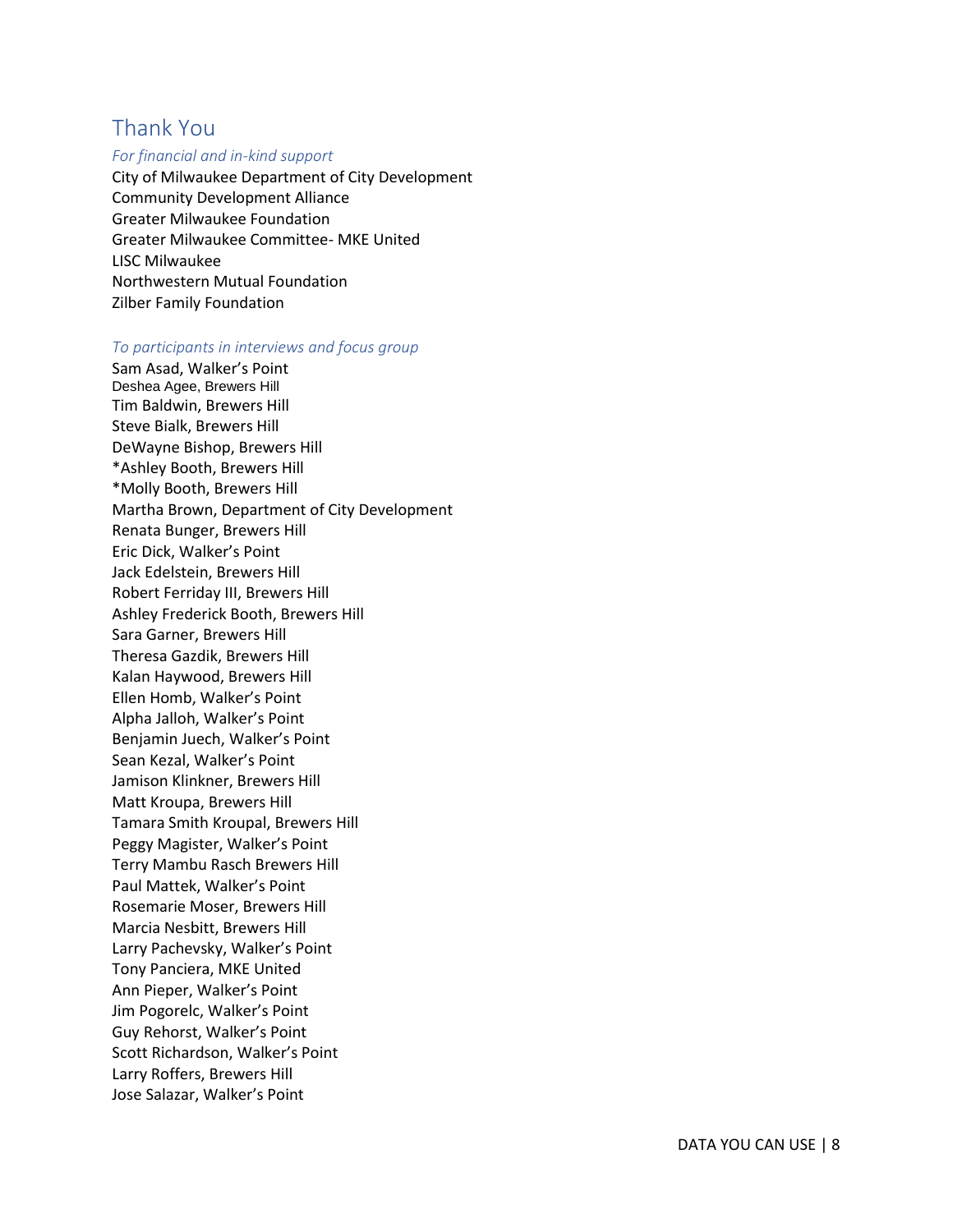Father David Shields, Walker's Point Kori Schneider Peragine-- Fair Housing Council Elizabeth Sedita, Brewers Hill Ashley Sekadlo, Brewers Hill Aaron Szopinki, Office of the Mayor Julia Taylor, Greater Milwaukee Committee Mari Tysen, Brewers Hill Scott Tysen, Brewers Hill Ursulla Twombly, Walker's Point Dieter Wegner, Walker's Point Irma Yepez-Klassen, Director of Housing Policy

#### *For Program Advisory Committee Input and Report Review*

Sakuri Fears, LISC-Milwaukee Erin Frederick, Zilber Family Foundation \*Susan Lloyd, Zilber Family Foundation Sam Leichtling, City of Milwaukee, Department of City Development \*Myrah Shaw-Khan, Brewers Hill LaQuondra Shaw, Northwestern Mutual Foundation Darlene Russell, Greater Milwaukee Foundation Tony Panciera, MKE United Jerusha Daniels, LISC-Milwaukee Irma Yepez-Klassen, City of Milwaukee, Office of the Mayor Nolan Zoraff, formerly of the Department of City Development ADD Aldermen for distribution \*Special thanks are extended for extensive report review.

#### *For Urban Institute National Neighborhood Indicators Partnership Support and Review*

#### Kathy Pettit

Mychal Cohen Leah Hendey

### *For Data You Can Use Staff and Student Assistance*

Mariam Ashour Carrie Koss Vallejo Van Le Cassandra Leopold Gerardo Mares Eric Mendes Emmanuel Okumara